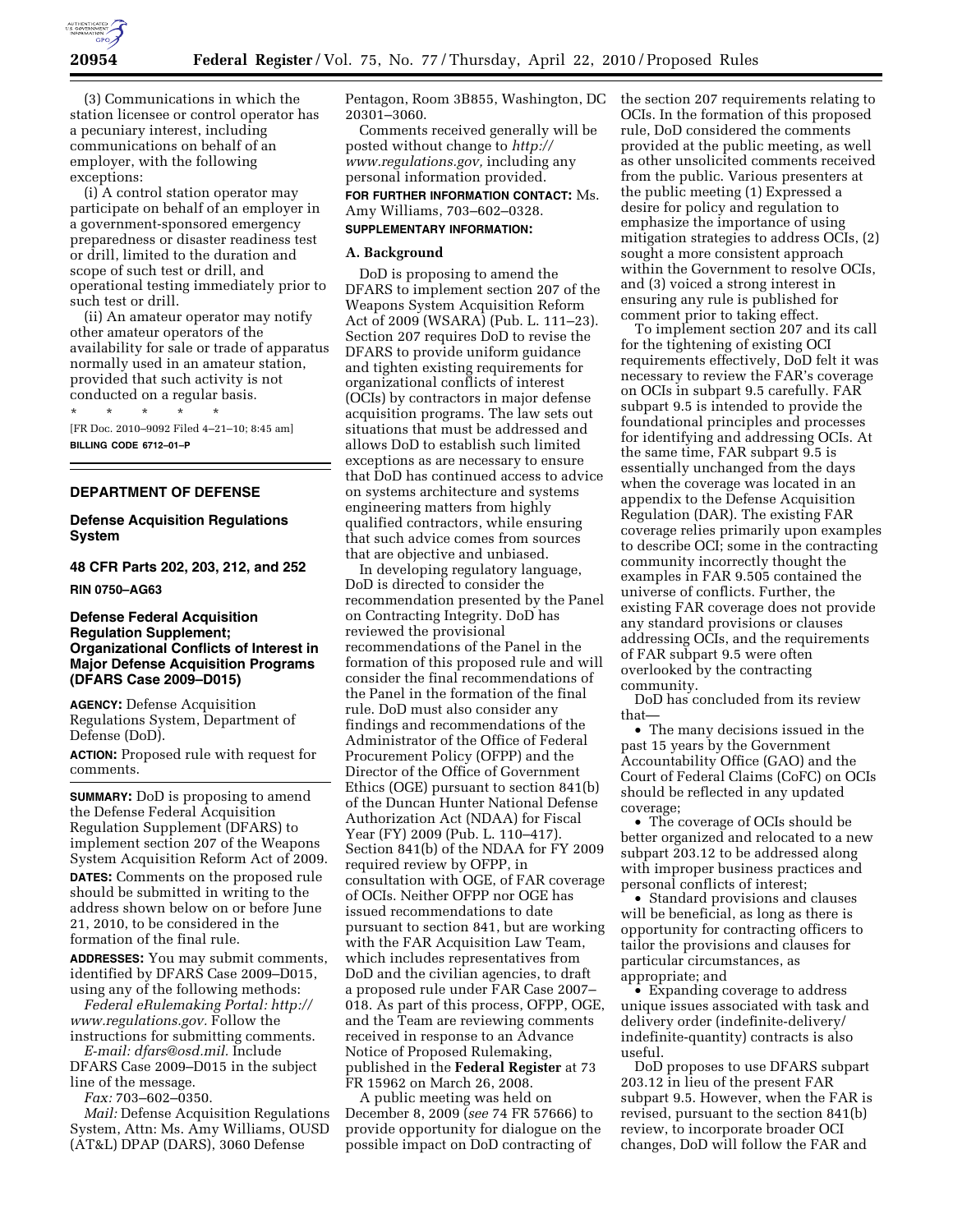revise the DFARS to address only those aspects of OCIs that relate specifically to major defense acquisition programs.

### **B. Details of Proposed Revised Coverage on OCIs.**

*202.101 Definition:* Adding a new definition of ''organizational conflict of interest'' refers to the types of conflicts first defined in *Aetna Government Health Plans* (B–254397, July 27, 1995). Further details necessary to identify conflicts are contained in section 203.1204, entitled *Types of organizational conflicts of interest.* DoD believes it would be more useful to the contracting community if these details are in subpart 203.12 instead of in the part 202 definition.

*203.1200 Scope.* This section is comparable to the scope statement at FAR 9.500(a); however, there are meaningful differences between the proposed and current coverage. The proposed coverage adopts principles from case law to define conflicts rather than relying primarily on examples. This proposed section continues to implement section 8141 of the National Defense Appropriations Act for Fiscal Year 1989 (Pub. L. 100–463), which was codified as 41 U.S.C. 405b.

*203.1201 Definitions.* 

The proposed new coverage includes the following definitions:

• *Contractor,* clarifying that the entire contractor organization is included when protecting against OCIs. GAO stated in its decision on *Aetna Government Health Plans, supra,* that there is no basis to distinguish between a firm and its affiliates, at least where concerns about potentially biased ground rules and impaired objectivity are at issue. (*See ICF Inc.,* B–241372, February 6, 1991.)

• *Firewall,* one of the techniques to mitigate an OCI.

• *Resolve,* explaining that there are ways to acquire needed goods and services and also address OCIs.

Unlike current FAR subpart 9.5., the proposed DFARS coverage does not include a definition of ''marketing consultant'' because the coverage is expanded beyond contracts only for marketing consultants.

*203.1202 Applicability.* DoD proposes that this rule should continue to apply to contracts with both profit and nonprofit organizations (current FAR 9.502(a)).

DoD addresses the applicability of part 12, proposing that, except for commercially available off-the-shelf (COTS) items, the rule should also apply to acquisitions of commercial items. DoD made this determination, in part, based on the belief that the

acquisition of commercial services might not be free from OCI concerns.

*203.1203 Policy.* DoD proposes including a policy statement that reflects the harm that can be caused by OCIs. It is, therefore, the policy of DoD to protect its interests by identifying and resolving OCIs. It is also DoD policy that mitigation is generally the preferred method of resolution.

*203.1204 Types of organizational conflicts of interest.* This section explains the three types of OCIs as recognized by the GAO and the Court of Federal Claims—

• Impaired objectivity;

• Unfair access to non-public information; and

• Biased ground rules. Subsequent case law has amplified and refined the principles first articulated in the *Aetna* decision. This section reflects these further amplifications when they would help contracting officers identify conflicts of interest.

The section organizes OCIs by type of conflict of interest, rather than type of task. However, an example taken from section 9.505 of the FAR is provided for each type of OCI. DoD believes that the expanded explanation reflecting the tenets from case law will improve contracting officers' understanding of OCIs and their ability to both identify them and to work with contractors to address them. This approach should also help to address the criticism made by some that contracting officers believe no OCI exists when a contract differs from the examples listed in FAR subpart 9.5.

''Unfair access to non-public information'' is one of the three types of conflicts discussed in section 203.1204. Different sources sometimes refer to "unfair access to data." DoD selected the term "information" because it is (a) broader than ''data,'' which is defined in the FAR clause at 52.227–14, Rights in Data—General, to mean recorded information, and (b) used most frequently in case law. The section also includes a statement that natural competitive advantages are not conflicts which contracting officers are required to resolve.

*203.1205 Contracting officer responsibilities.* This section addresses comments from several respondents to the Advance Notice of Proposed Rulemaking that the section on contracting officer responsibilities in current FAR subpart 9.5 does not encompass all the contracting officer responsibilities with regard to OCIs. Rather, these responsibilities are spread throughout the current subpart. One respondent requested that the coverage provide better direction to contracting

officers to ensure more predictable results, and to ensure that the contracting officer roles and responsibilities are identified and fulfilled.

*203.1205–1 General.* This subsection uses the principles in the current FAR 9.504 to set forth the overarching responsibilities of contracting officers, which are to identify and evaluate OCIs prior to contract award, using common sense and good judgment, and the DoD preference for mitigation.

*203.1205–2 Identification of OCIs.*  This new subsection provides specific guidance on the identification of OCIs and introduces the differences between a potential OCI and an actual OCI. The subsection segregates the solicitation phase of acquisitions from the evaluation phase.

In the solicitation phase of the process, contracting officers must examine the nature of the work to determine whether it may create a conflict, applying the principles in the new section 203.1204. Subsection 203.1205–2 requires that a statement be placed in the file documenting a finding of no conflicts. This subsection also provides that contracting officers should obtain the assistance of the program office, appropriate technical specialists, and legal counsel to identify potential conflicts of interest.

During the evaluation phase, contracting officers are required to examine the financial interests of the offerors to determine whether there is a conflict of interest. However, contracting officers are cautioned not to rely solely on information provided by the offeror in making this determination. Other sources of information are identified in this subsection.

*Overlook Systems Technologies,* B– 298099.4, B–298099.5, November 28, 2006, held that communications regarding OCI do not constitute discussions. Implementation of *Overlook* means that, even in a sealed bidding situation, it is possible to converse about an OCI mitigation plan to arrive at an acceptable solution without such conversation being considered to be "discussions." It should be noted that *Overlook's* holding on communications only applies when OCI is an eligibility factor, which is accomplished by the provision at 252.203–70XX, Notice of Potential Organizational Conflicts of Interest.

*203.1205–3 Resolution of organizational conflicts of interest.* This section covers the three methods of resolution: avoidance, limitation on future contracting (neutralization), and mitigation. It addresses a response to the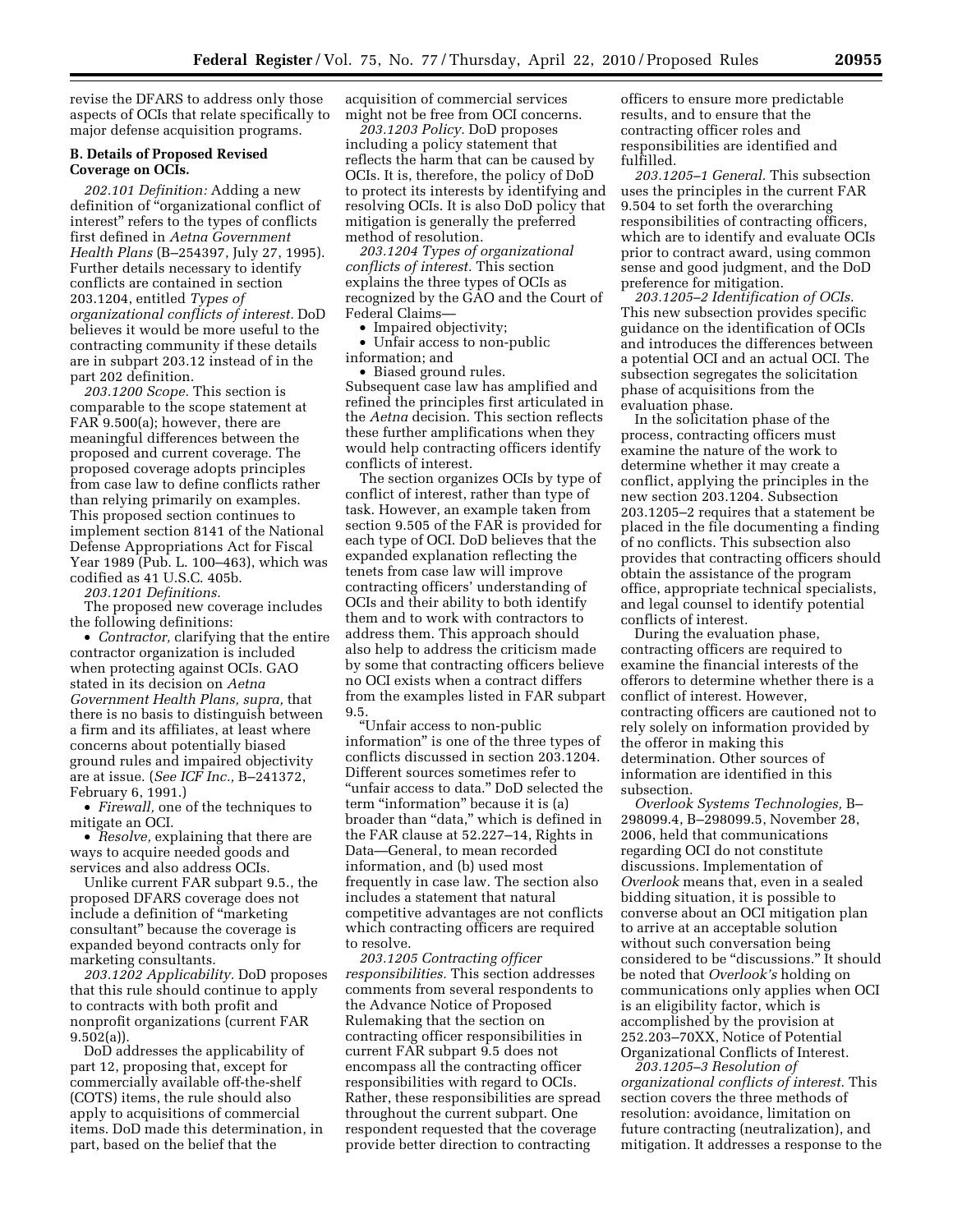Advance Notice of Proposed Rulemaking that requested more coverage regarding resolution. The new coverage replaces the phrase "neutralization" with the phrase ''limitation on future contracting'' for purposes of clarity.

To assist the contracting officer in fashioning an appropriate resolution, subsection 203.1205–3 describes the methods of resolution and provides illustrative examples (many of which are taken from case law) of each method. These examples are not intended to be all-inclusive lists. The subsection also makes it clear that a combination of resolution methods may be appropriate in some circumstances.

It is not uncommon for a company to have both advisory and production (or implementation) capabilities, and for such dual capabilities to raise potential conflict of interest concerns. The rule requires that such conflicts be addressed adequately to protect the Government's interest, but also provides that careful consideration be given to the manner in which conflicts are resolved. In particular, the rule restricts use of the avoidance method to exclude a class of contractors unless no less restrictive approach will protect the interests of the Government adequately.

*203.1205–4 Waiver.* The proposed DFARS 203.1205–4 addresses the use of waivers. The coverage in current FAR subpart 9.5 is carried over. The proposed rule also makes it clear that waivers should be for residual conflicts that exist after all the techniques of resolution have been attempted to lessen a conflict.

The proposed rule provides that waivers cannot be used in a competitive situation unless the solicitation specifically informed offerors that the Government reserves the right to waive the requirement to resolve an OCI. The reservation of the right to waive these requirements is incorporated in paragraph (i) of the provision at 252.203–70XX, Notice of Potential Organizational Conflict of Interest, and implements a fundamental tenet that awards must be made using the evaluation factors stated in a solicitation.

*203.1205–5 Award.* The proposed rule establishes that—

(1) The contracting officer shall award the contract to the apparent successful offeror only if all organizational conflicts of interest are resolved (with limited exceptions);

(2) Establishes what specific actions shall be taken if a contracting officer determines that award should be withheld from the apparent successful offeror based on conflict of interest considerations; and

(3) If an organizational conflict of interest is identified at the time of task or delivery order contract award, the contracting officer shall include a resolution plan (mitigation plan, or limitation on future contracting) in the basic contract.

DoD proposes to address in this subsection the unique OCI concerns created by task and delivery order contracts. The confluence of OCI concerns and task or delivery order contracting principles affects singleaward and multiple-award task and delivery order contracts differently, resulting in a different balance between the need to resolve OCIs at time of award and timing of knowing the actual requirement.

For multiple-award task or delivery order contracts (against which other agencies may place orders and for GSA Schedules), the contracting officer for the ordering agency may determine that an organizational conflict of interest precludes award of an order unless a Government-approved resolution plan (mitigation plan or limitation on future contracting) is incorporated into the order. The contracting officer placing the order is responsible for administering the plan.

*203.1206 Solicitation provision and contract clauses.* DoD used the requirements currently in FAR 9.506 and 9.507 as the basis for the new provision and clauses on OCI. DoD determined that it was preferable to have a provision and clauses that can be tailored rather than providing no provision or clauses. Recognizing the variability among OCIs, DoD recommends the provision and clauses be prescribed ''substantially the same as'' so that contracting officers can tailor them, as appropriate. Further, the provision contains specific fill-ins that the contracting officer is required to complete, and the actual OCI mitigation plan is referenced in 252.203–70YY, Resolution of Organizational Conflicts of Interest.

Section 203.1270 specifically implements section 207 of WSARA. It cites the definition of ''lead system integrator'' in the clause at 252.209– 7007, cites the definitions of ''major defense acquisition program'' in 10 U.S.C. 2430, cites the definition of "major subcontractor" in the new proposed clause at 252.203–70WW, Organizational Conflict of Interest— Major Defense Acquisition Program, and bases the definitions of ''systems engineering'' and ''technical assistance'' on the discussion of systems

engineering and technical direction at FAR 9.505–1.

The policy section at 203.1270–3 is based on sections 207(b)(4) and (b)(2) of WSARA.

Limitations on lead system integrators as required by 207(b)(1)(A) of WSARA are already incorporated in the DFARS at 209.570, and the associated clauses in 252.209.

Section 203.1270–5 on identification of OCIs provides considerations of situations in which OCIs must be addressed, as specified in section 207(b)(1)(B) through (D) of WSARA.

Section 203.1270–6(a) sets forth the restrictions on systems engineering and technical assistance contracts that are required by section 207(b)(3) of WSARA. With some exceptions, a contract for systems engineering and technical assistance for a major systems defense acquisition program shall prohibit the contractor or any affiliate of the contractor from participating as a contractor or major subcontractor in the development or construction of a weapon system under such program.

Exceptions are proposed in paragraph 203.1270–6(b), as authorized in paragraph (b)(4) of WSARA. The first exception is based on the exception for design and development work in accordance with FAR 9.505–2(a)(3), FAR 9.505–2(b)(3), or preparation of work statements in accordance with FAR 9.505–2(b)(1)(ii).

The other exception is an exception for a contractor that is highly qualified with domain experience and expertise, if the OCI can be adequately resolved in accordance with the new proposed coverage at 203.1205–3.

Although authorized by section 207(b)(4) of WSARA, this rule does not propose any exceptions to the requirement of 207(b)(2) that a contractor for the performance of systems engineering and technical assistance functions for a major defense acquisition program receive advice from a federally funded research and development center or other sources independent of the prime contractor (implemented in the policy section 203.1270–3).

Section 203.1270–7 proposes an additional solicitation provision and contract clause for use in solicitations and contracts for systems engineering and technical assistance for major defense acquisition programs. This solicitation provision and clause are used in conjunction with the other appropriate OCI provisions and clauses prescribed at 203.1206.

• *252.203–70VV, Notice of Prohibition Relating to Organizational Conflict of Interest—Major Defense*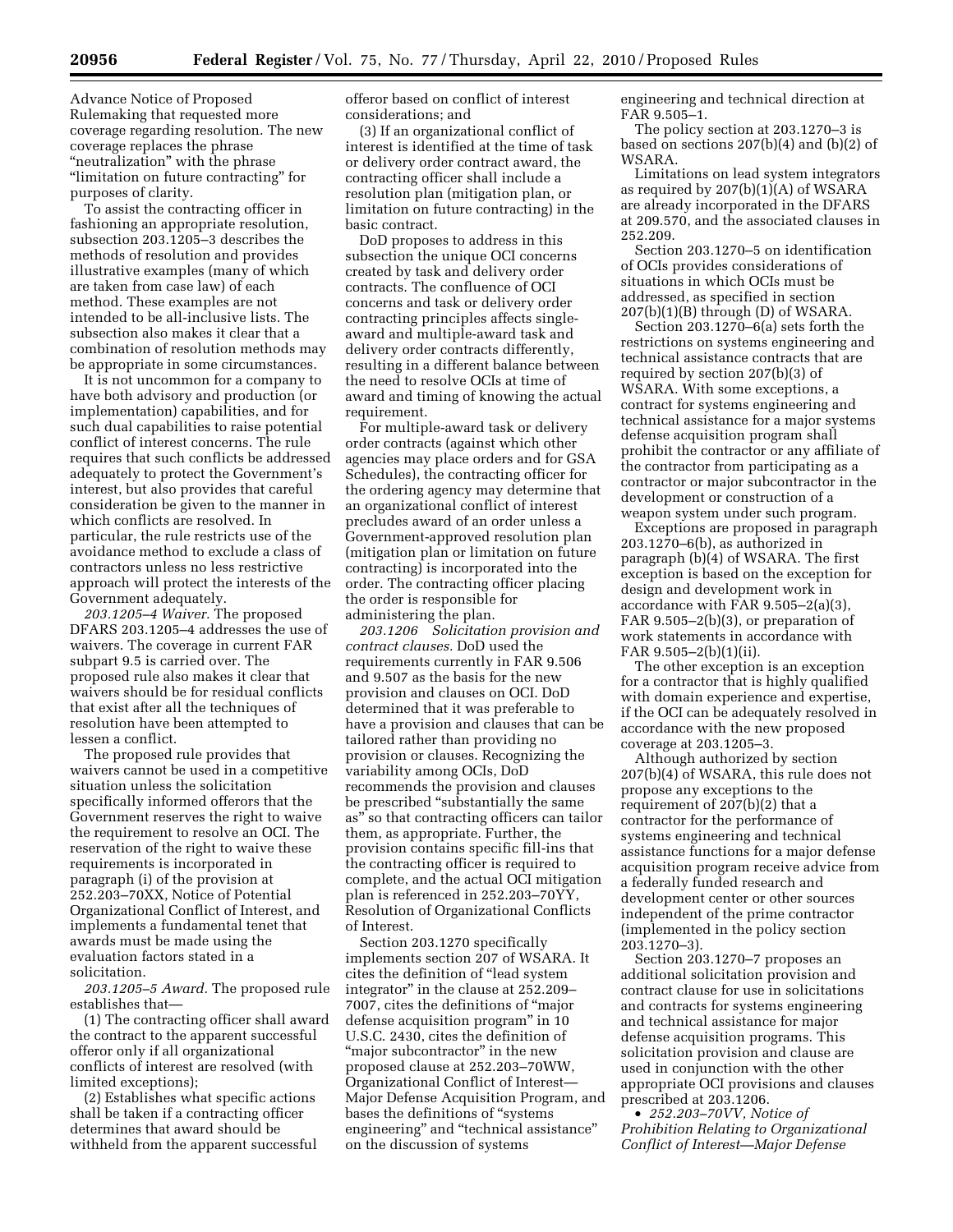*Acquisition Program.* This provision notifies the offerors that this solicitation is for the performance of systems engineering and technical assistance for a major defense acquisition program. It states the prohibition as required by paragraph (b)(3) of section 207, but provides the opportunity for offerors to request an exception.

• *252.203–70WW, Organizational Conflict of Interest—Major Defense Acquisition Program.* This clause defines "major subcontractor" and repeats the prohibition from section 207(b)(3) of WSARA, which is in effect unless an approved OCI mitigation plan has been submitted and incorporated into the contract. Compliance with the OCI mitigation plan is a material requirement of the contract.

• *252.203–70XX, Notice of Potential Organizational Conflict of Interest.* This provision—

 $\circ$  Provides a definition of

 $\lq$  organizational conflict of interest;"<br> $\lq$  Places offerors on notice that th Places offerors on notice that the contracting officer has identified a potential OCI and makes resolution of an OCI (or waiver) an eligibility requirement for award;

 $\circ$  Requires the contracting officer to describe the nature of the potential conflict of interest and any steps the Government has taken to lessen the conflict;

 $\circ$  Requires an offeror to disclose all relevant information regarding an OCI, or to represent, to the best of its knowledge and belief, that there is no OCI.

 $\circ$  Regardless of whether the offeror discloses the existence of an OCI, the offeror must describe any other work performed on contracts and subcontracts within the past five years that is associated with the offer it plans to submit.

 $\circ$  Requires an offeror to explain the actions it intends to use to resolve any OCI, *e.g.,* submit an acceptable mitigation plan if an actual OCI exists or agree to a limitation on future contracting;

 $\circ$  Indicates the clauses that may be included in the resultant contract depending upon the type of resolution;

 $\overline{C}$  Indicates that failure to disclose facts regarding an OCI could result in a termination for default of any resulting contract; and

 $\circ$  Reserves the right to waive the requirement to resolve an OCI.

• *252.203–70YY, Resolution of Organizational Conflicts of Interest.*  This clause is to be used generally when the contract may involve an OCI that can be resolved by an acceptable contractor-submitted mitigation plan prior to contract award. The clause—

 $\circ$  Provides definitions of "contractor" and ''organizational conflict of interest;''  $\circ$  Incorporates the mitigation plan in the contract;

 $\circ$  Addresses changes to the mitigation plan;

 $\circ$  Addresses violations of the

mitigation plan;

 $\circ$  Addresses breach of the provisions of the clause; and

 $\circ$  Requires flowdown of the clause. • *252.203–70YZ, Limitation of Future Contracting.* This clause will be used when the contracting officer decides to resolve a potential conflict of interest through a limitation on future contracting. The contracting officer must fill in the nature of the limitation on future contractor activities. Although the clause contains a default time period of three years, this time period may be modified as long as the duration is sufficient to avoid unfair competitive advantage or potential bias.

• *252.203–70ZZ, Disclosure of Organizational Conflict of Interest After Contract Award.* DoD recognizes that events may occur during the performance of a contract that give rise to a new conflict. Examples of such events could be a novation or the acquisition of a business interest. This clause, which is included in solicitations and contracts when the solicitation includes the provision 252.203–70XX, Notice of Potential Organizational Conflicts of Interest, requires the contractor to make a prompt and full disclosure of any newly discovered OCI.

*Part 212—Acquisition of Commercial Items.* The proposed rule requires use of the provisions and clauses in contracts for the acquisition of commercial items (other than COTS items). The rule also notes that the representation in 252.203–70XX, Notice of Potential Organizational Conflicts of Interest, is not in the ORCA database. The proposed rule exempts acquisitions for COTS items (as defined at FAR 2.101) from applicability of subpart 203.12 because the revised coverage is not based in statute (*see* section IV.C. discussion entitled ''203.1200, Scope'') and COTS items are, by definition, sold in substantial quantities in the commercial marketplace and offered to the Government without modification, in the same form in which they are sold in the commercial marketplace. The requirements of the COTS definition render COTS items not susceptible to organizational conflicts of interest.

This is a significant regulatory action and therefore is subject to Office of Management and Budget review under Section 6(b) of Executive Order 12866, Regulatory Planning and Review, dated September 30, 1993. This rule is not a major rule under 5 U.S.C. 804.

### **C. Regulatory Flexibility Act**

DoD believes that the proposed changes will not result in a significant economic impact on a substantial number of small entities within the meaning of the Regulatory Flexibility Act, 5 U.S.C. 601, *et seq.,* because the requirements of subpart 203.12 do not differ from the burden currently imposed on offerors and contractors by FAR subpart 9.5.

Further, the proposed rule does not include a certification requirement and allows for avoidance, neutralization, or mitigation of organizational conflicts of interest or, under exceptional circumstances, waiver of the requirement for resolution.

An Initial Regulatory Flexibility Analysis has, therefore, not been performed. DoD invites comments from small business concerns and other interested parties on the expected impact of this rule on small entities.

DoD will also consider comments from small entities concerning the existing regulations in subparts affected by this rule in accordance with 5 U.S.C. 610. Interested parties must submit such comments separately and should cite 5 U.S.C. 610 (DFARS Case 2009–D015) in correspondence.

#### **D. Paperwork Reduction Act**

The Paperwork Reduction Act (44 U.S.C. Chapter 35) applies because the proposed rule contains information collection requirements. DoD invites comments on the following aspects of the proposed rule: (a) Whether the collection of information is necessary for the proper performance of the functions of DoD, including whether the information will have practical utility; (b) the accuracy of the estimate of the burden of the information collection; (c) ways to enhance the quality, utility, and clarity of the information to be collected; and (d) ways to minimize the burden of the information collection on respondents, including the use of automated collection techniques or other forms of information technology. The following is a summary of the information collection requirement.

*Title:* Defense Federal Acquisition Regulation Supplement (DFARS); Organizational Conflicts of Interest in Major Defense Acquisition Programs.

*Type of Request:* New collection. *Number of Respondents:* 8,690. *Responses per Respondent:*  Approximately 1.

*Annual Responses:* 9,255. *Average Burden per Response:* 

Approximately 26.75 hours.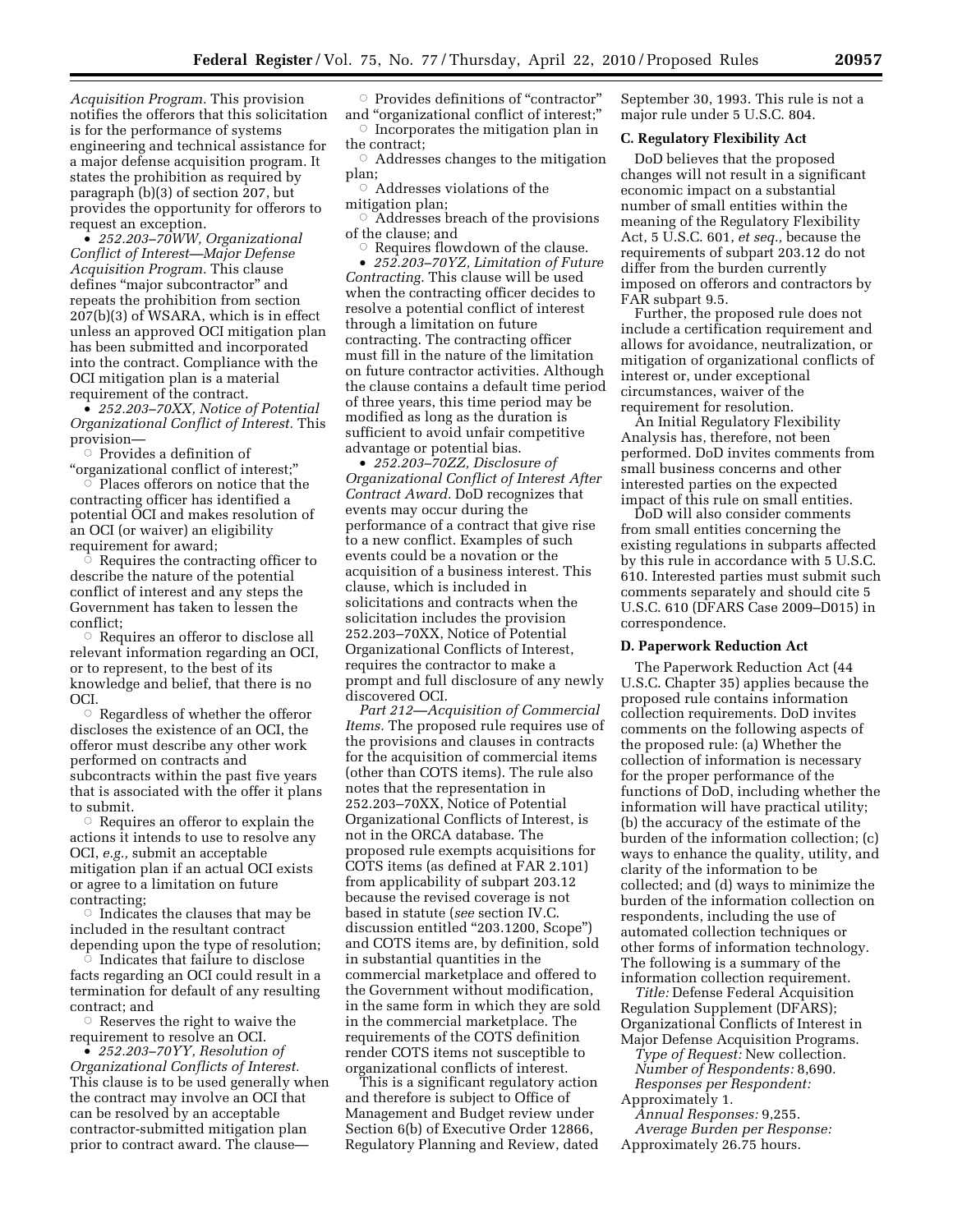*Annual Burden Hours:* 247,560. *Needs and Uses:* DoD needs the information required by 252.203–70XX, 252.203–YY, and 252.203–ZZ to identify and resolve organizational conflicts of interest, as required by section 207 of the Weapons System Acquisition Reform Act of 2009.

*Affected Public:* Businesses or other for-profit institutions.

*Respondent's Obligation:* Required to obtain or retain benefits.

*Frequency:* On occasion.

These estimates are based on— • 252.203–70XX (e)(1)(i)(A) and (2)—

5,650 responses providing information on OCIs and mitigation plans, average of 40 burden hours per plan;

• 252.203-70 $XX(e)(1)(ii)$ —2, 930 responses providing information from offerors that do not submit a mitigation plan, average of 2 burden hours per response.

• 252.203–70YY(b)(2)—565 updates to mitigation plan, average of 20 hours per update.

• 252.203–70ZZ—110 disclosures of OCIs after contract award, average of 40 hours per response.

Written comments and recommendations on the proposed information collection should be sent to Ms. Jasmeet Seehra at the Office of Management and Budget, Desk Officer for DoD, Room 10236, New Executive Office Building, Washington, DC 20503, with a copy to the Defense Acquisition Regulations System, Attn: Ms. Amy Williams, OUSD(AT&L)DPAP(DARS), 3060 Defense Pentagon, Room 3B855, Washington, DC 20301–3060. Comments can be received from 30 to 60 days after the date of this notice, but comments to OMB will be most useful if received by OMB within 30 days after the date of this notice.

To request more information on this proposed information collection or to obtain a copy of the proposal and associated collection instruments, please write to the Defense Acquisition Regulations System, Attn: Ms. Amy Williams, OUSD(AT&L)DPAP(DARS), 3060 Defense Pentagon, Room 3B855, Washington, DC 20301–3060.

### **List of Subjects in 48 CFR Parts 202, 203, 212, and 252**

Government procurement.

#### **Ynette R. Shelkin,**

*Editor, Defense Acquisition Regulations System.* 

Therefore, DoD proposes to amend 48 CFR parts 202, 203, 212, and 252 as follows:

1. The authority citation for 48 CFR parts 202, 203, 212, and 252 continues to read as follows:

**Authority:** 41 U.S.C. 421 and 48 CFR chapter 1.

### **PART 202—DEFINITIONS OF WORDS AND TERMS**

2. Section 202.101 is amended by adding the definition for ''organizational conflict of interest'' to read as follows:

### **202.101 Definitions.**

\* \* \* \* \*

*Organizational conflict of interest*  means a situation in which, with reference to a particular acquisition—

(1) An offeror, or any of its prospective subcontractors, by virtue of its past or present performance of another Government contract, grant, cooperative agreement, or other transaction—

(i) Had access to non-public information that may provide it an unfair advantage in competing for some or all of the proposed effort; or

(ii) Was in a position to set the ground rules, and thereby affect the competition, for the proposed acquisition; or

(2) The contract awardee or any of its subcontractors—

(i) Will have access to non-public information that may provide it an unfair competitive advantage in a later competition for a Government contract;

(ii) May, from the perspective of a reasonable person with knowledge of the relevant facts, be unable to render impartial advice or judgments to the Government; or

(iii) Will be in a position to influence a future competition, whether intentionally or not, in its own favor. \* \* \* \* \*

### **PART 203—IMPROPER BUSINESS PRACTICES AND PERSONAL CONFLICTS OF INTEREST**

3. Section 203.000 is added to read as follows:

### **203.000 Scope of part.**

This part prescribes policies and procedures for avoiding improper business practices and conflicts of interest and for dealing with their occurrence. It implements 41 U.S.C. 405b.

4. Subpart 203.12 is added to read as follows:

### **Subpart 203.12—Organizational Conflicts of Interest**

Sec.<br>203.1200 203.1200 Scope of subpart.<br>203.1201 Definitions.

- 203.1201 Definitions.<br>203.1202 Applicabilit
- Applicability.<br>Policy.
- 203.1203<br>203.1204
	- Types of organizational conflicts of interest.
- 203.1205 Contracting officer
- responsibilities. 203.1205–1 General.
- 
- 203.1205–2 Identification of organizational conflicts of interest.
- 203.1205–3 Resolution of organizational conflicts of interest.
- 203.1205–4 Waiver.
- 203.1205–5 Award.
- 203.1206 Solicitation provision and contract clauses.
- 203.1270 Implementation of section 207 of the Weapons System Acquisition Reform Act of 2009 (Pub. L. 111–23).
- 203.1270–1 Definitions.
- 203.1270–2. Applicability.
- 203.1270–3 Policy.
- Lead system integrators.
- 203.1270–5 Identification of organizational conflicts of interest.
- 
- 203.1270–6 Systems engineering and technical assistance contracts.
- 203.1270–7 Solicitation provision and contract clause.

#### **Subpart 203.12—Organizational Conflicts of Interest**

#### **203.1200 Scope of subpart.**

This subpart—

(a) Prescribes general rules and procedures for identifying, evaluating, and resolving organizational conflicts of interest (as defined in 202.101); and

(b) Implements section 207 of the Weapons System Acquisition Reform Act of 2009 (Pub. L. 111–23).

### **203.1201 Definitions.**

As used in this subpart— *Contractor* means a party to a Government contract other than the Government and includes the total contractor organization, including not only the business unit or segment that signs the contract. It also includes all subsidiaries and affiliates.

*Firewall* means a combination of procedures and physical security arrangements intended to restrict the flow of information either within an organization or between organizations.

*Resolve* means to implement an acquisition approach that will enable the Government to acquire the required goods or services while adequately addressing any organizational conflict of interest.

### **203.1202 Applicability.**

(a) This subpart—

(1) Applies to contracts (including task or delivery orders) and modifications to contracts with both profit and nonprofit organizations, including nonprofit organizations created largely or wholly with Government funds;

(2) Does not apply to the acquisition of commercially available off-the-shelf items, but does apply to acquisitions of other commercial items (*see*  212.301(f)(xiv));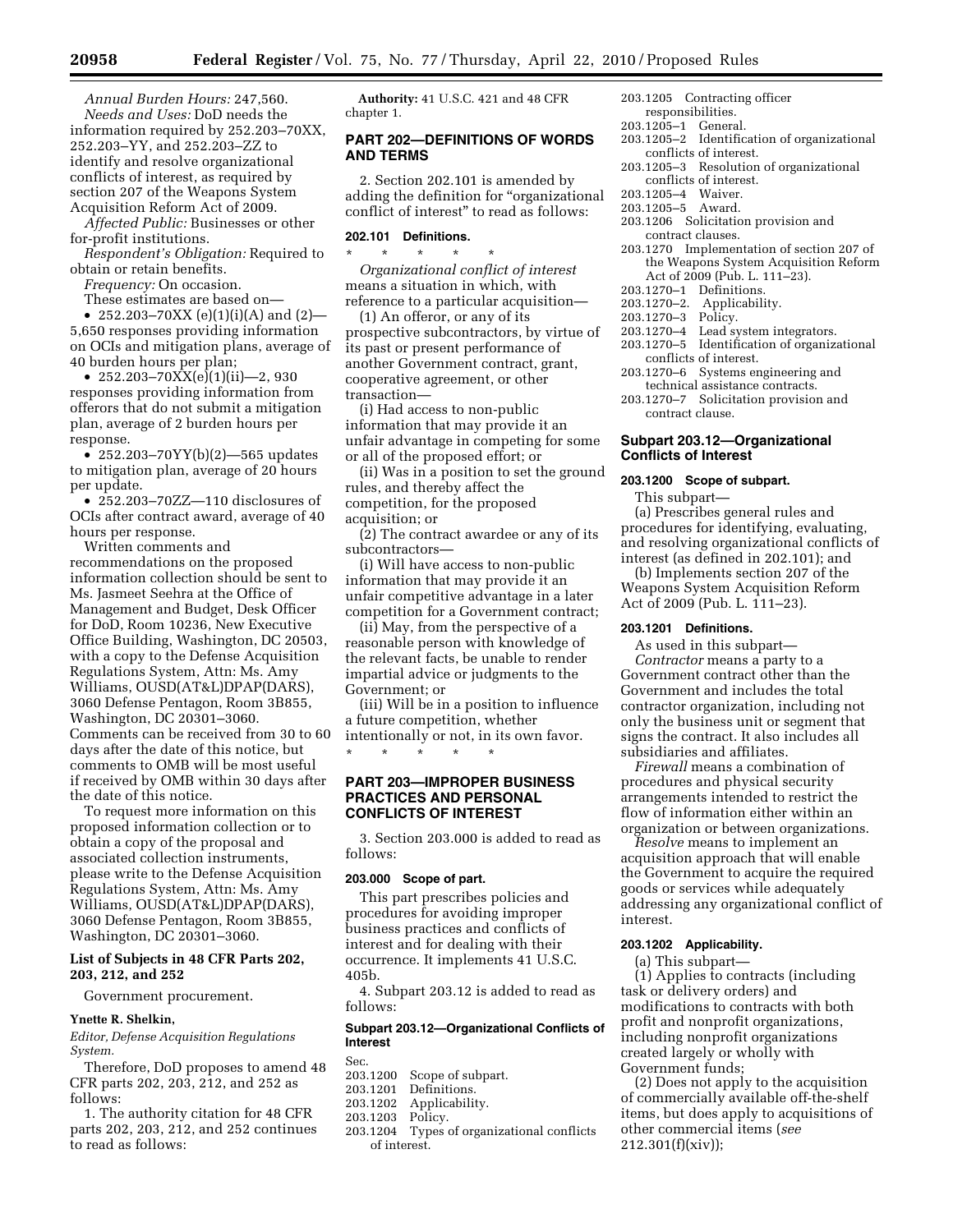(b) Although this subpart applies to every type of acquisition, organizational conflicts of interest are more likely to arise in contracts involving—

(1) Pre-solicitation acquisition support services;

(2) Other support services;

(3) Advisory and assistance services; or

(4) Contractor access to non-public information.

#### **203.1203 Policy.**

(a) Organizational conflicts of interest can impair—

(1) The Government's ability to acquire supplies and services that are the best value to the Government. For example—

(i) A contractor with an organizational conflict of interest may influence the Government to pursue an acquisition outcome that is more compatible with the contractor's interests than with the Government's interests.

(ii) A contractor that properly had access to non-public information while performing under a Government contract, grant, cooperative agreement, or other transaction may be able unfairly to use the non-public information to its advantage to win award of a future contract.

(2) The public trust. The Government must avoid the appearance of impropriety which taints the public view of the acquisition system. Organizational conflicts of interest, by their mere appearance, call into question the integrity and fairness of the competitive procurement process. This concern exists regardless of whether any individual contractor employee or contractor organization ever actually renders biased advice or benefits from an unfair competitive advantage.

(b) The vast preponderance of contracting done within DoD is done free of actual or potential conflict of interest. However, there are circumstances under which potential or actual conflict of interest could exist. In those instances, it is the Government's policy to protect its interests by identifying and resolving organizational conflicts of interest. To that end, in every acquisition in which the contracting officer determines that contractor performance of the contemplated work may give rise to one or more organizational conflicts of interest, the contracting activity shall ensure that—

(1) Offerors are required to disclose facts bearing on the possible existence of organizational conflicts of interest both prior to contract award and on a continuing basis during contract performance;

(2) All identified organizational conflicts of interest are either resolved or waived prior to the award of a contract (including individual task or delivery orders); and

(3) The contract establishes a process by which the parties will resolve any organizational conflicts of interest that arise during contract performance.

(c) Except as may be otherwise prohibited within this regulation, it is DoD policy that, generally, the preferred method to resolve an organizational conflict of interest is mitigation (*see*  203.1205–1). It is recognized, however, that mitigation may not be advisable in every instance. In accordance with 203.1205–1(c), in those cases where the contracting officer determines that mitigation is not likely to be effective and the conflict of interest cannot otherwise be resolved, the contracting officer shall select another offeror or request a waiver in accordance with 203.1205–4.

(d) *See* 203.1270 for additional requirements that apply to major defense acquisition programs.

#### **203.1204 Types of organizational conflicts of interest.**

There are three types of organizational conflicts of interest.

(a) ''Impaired objectivity'' organizational conflicts of interest exist when a contractor's judgment and objectivity in performing tasks for the Government might be impaired because the substance of the contractor's performance has the potential to affect other of its activities and interests.

(1) Such conflicts generally involve two elements–

(i) The contractor is performing tasks that involve the use of subjective judgment or giving advice; and

(ii) The contractor has a financial or economic interest that could be affected by the outcome of its performance.

(2) Examples of an organizational conflict of interest of this type may arise when—

(i) The contractor (or one of its subcontractors) is required to evaluate products or services it or its affiliates provide or to evaluate the products or services of a competitor or a competitor of an affiliate; or

(ii) A contractor will provide the Government technical or policy advice that could affect its other business interests, to include its interests beyond those related to Government acquisitions.

(b) ''Unfair access to non-public information'' organizational conflicts of interest arise when a contractor has access to non-public information as part of its performance of a Government

contract, grant, cooperative agreement, or other transaction and that non-public information may provide the contractor an unfair competitive advantage in a later competition for a Government contract.

(1) Examples of an organizational conflict of interest of this type may arise when a support contractor in a program office has access to proprietary information or non-public source selection information which could provide the contractor with an unfair competitive advantage in future competitions.

(2) The test for determining whether a contractor's access to non-public information requires resolution is—

(i) Whether the non-public information will be available to potential offerors;

(ii) Whether the non-public information would be competitively useful in responding to a solicitation; and

(iii) Whether the advantage afforded to the contractor by its access to the non-public information is unfair.

(3) Not all competitive advantage is unfair.

(i) The natural competitive advantage of an incumbent contractor or an offeror that has performed similar requirements in the past, does not by itself constitute an unfair competitive advantage.

(ii) When a contractor develops or designs a product, that contractor frequently is in a position to produce the product more quickly, efficiently, and knowledgeably than firms that did not participate in its development. In many instances, the Government may have contracted for and financed the development. Because timeliness, efficiency, quality, and continuity are all important to the Government when it comes to the production process, development contractors have an inherent advantage when it comes to competing for follow-on production contracts. However, while the development contractor has a competitive advantage, it is an unavoidable advantage that is not considered unfair; hence, agencies should not prohibit development contractors from receiving award of follow-on production contracts merely because they have a competitive advantage.

(c) ''Biased ground rules'' organizational conflicts of interest may arise when a contractor, in performing under one Government contract, grant, cooperative agreement, or other transaction, is in a position to set the ground rules for another Government acquisition. For example, this type of conflict may arise when, as part of its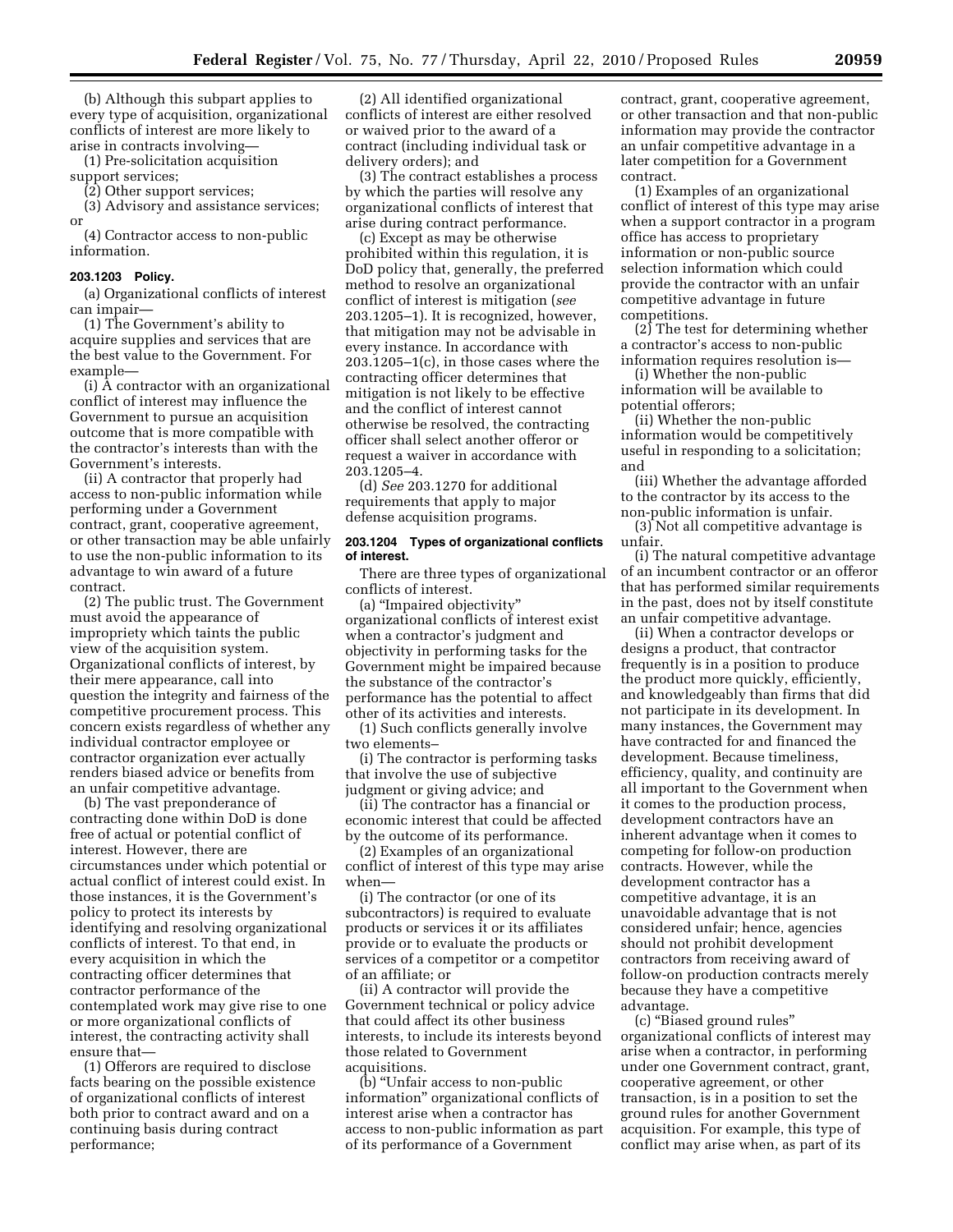performance of a Government contract, an offeror will participate in preparing the statement of work or specifications, establishing source selection criteria, or otherwise influencing the ground rules of a future acquisition for which the contractor may compete.

#### **203.1205 Contracting officer responsibilities.**

#### **203.1205–1 General.**

(a) The contracting officer shall assess early in the acquisition process whether contractor performance of the contemplated work is likely to create any organizational conflicts of interest (*see* 203.1205–2) and shall then resolve, prior to contract award, any organizational conflicts of interest identified (*see* 203.1205–3).

(b) The contracting officer shall exercise common sense, good judgment, and sound discretion—

(1) In deciding whether an acquisition will give rise to any organizational conflicts of interest; and

(2) In developing an appropriate means for resolving any such conflicts.

(c)(1) The contracting officer shall give preference to the use of mitigation to resolve an organizational conflict of interest.

(2) If the contracting officer determines, after consultation with agency legal counsel, that the otherwise successful offeror is unable to mitigate an organizational conflict of interest effectively, then the contracting officer, taking into account both the instant contract and longer term Government needs, shall use another approach to resolve the organizational conflict of interest, select another offeror, or request a waiver.

(3) For any acquisition that exceeds \$1 billion, the contracting officer shall brief the senior procurement executive before determining whether an offeror's mitigation plan is unacceptable.

#### **203.1205–2 Identification of organizational conflicts of interest.**

(a) The nature of the work to be performed determines whether a potential for a conflict of interest exists; the financial interests and other activities of the offeror/contractor determine whether an actual conflict requiring resolution exists. Therefore, the contracting officer shall particularly consider organizational conflicts of interest during preparation of the solicitation and evaluation of the offers.

(b) *Solicitation.* The contracting officer shall review the nature of the work to be performed to determine whether performance by a contractor could result in an organizational conflict of interest (*see* 203.1202(b)).

(1) The contracting officer should obtain the assistance of the program office, appropriate technical specialists, and legal counsel in identifying potential for organizational conflicts of interest.

(2) In addition, the contracting officer shall require the program office or the requiring activity to identify any contractor(s) that participated in preparation of the statement of work or other requirements documents, including cost or budget estimates.

(3) If the contracting officer determines that contractor performance of the contemplated work does not have the potential to create any organizational conflicts of interest, the contracting officer shall document in the contract file the rationale supporting the decision.

(4) If the contracting officer determines that contractor performance of the contemplated work has the potential to create an organizational conflict of interest, then the contracting officer shall include a provision and clause as prescribed in 203.1206.

(c) *Evaluation of offers.*  (1) Information from offerors. The contracting officer shall use information provided by the offerors (*see* 252.203– 70XX, Notice of Potential Organizational Conflict of Interest) to identify organizational conflicts of interest. However, the contracting officer should not rely solely on this contractor-provided information when determining whether an actual organizational conflict of interest will exist upon award.

(2) *Other sources of information.* The contracting officer should seek readily available information about the financial interests of the offerors from within the Government or from other sources to determine whether an organizational conflict of interest will exist upon award.

(i) *Government sources.* Government sources include the files and the knowledge of personnel within—

(A) The contracting office;

(B) Other contracting offices; and (C) The cognizant contract administration, finance, and audit activities.

(ii) *Non-Government sources.* Non-Government sources include—

(A) Offeror's Web site;

(B) Credit rating services;

(C) Trade and financial journals; and (D) Business directories and registers.

(3) In competitive acquisitions, whether by sealed bid or negotiation, the contracting officer shall communicate to an offeror any issues or concerns raised by the offeror's proposed organizational conflict of

interest resolution plan and provide the offeror an opportunity to craft an acceptable solution. If resolution of an organizational conflict of interest is an evaluation criterion, the evaluation methodology shall be on an acceptable/ non-acceptable basis.

#### **203.1205–3 Resolution of organizational conflicts of interest.**

Organizational conflicts of interest may be resolved by avoidance, limitation on future contracting, or mitigation. In some circumstances, a combination of resolution methods may be appropriate.

(a) *Avoidance.* Avoidance consists of Government action on one acquisition that is intended to prevent organizational conflicts of interest from arising in future acquisitions. Use of this technique is appropriate when, because of the nature of the work contemplated in the initial acquisition, the contractor for the initial acquisition would have access to non-public information or would be in a position to influence the ground rules for a future acquisition. In order to remain eligible for the future acquisition, a contractor will avoid, or be prohibited from, submitting an offer for the initial acquisition. In order to successfully implement an avoidance strategy, the contracting officer should work with the program office or requiring activity early in the acquisition process. Methods of avoiding future organizational conflicts of interest include, but are not limited to, the following examples:

(1) Excluding an offeror or class of offerors from proposing to perform the work that could create an organizational conflict of interest on a future contract (*e.g.,* excluding offerors that have a production capability for the future contract from being eligible to develop the specifications or statement of work). The use of an avoidance approach that prohibits a class of contractors or a list of specific contractors from participating in an acquisition has the potential to substantially reduce competition and reduce the Government's potential to consider sources that may offer a best-value solution. Therefore, this approach should be used only if the contracting officer has determined that no less restrictive forms of resolution will adequately protect the Government's interest. This determination must be documented in the contract file.

(2) Drafting the statement of work to exclude tasks that require contractors to utilize subjective judgment. Tasks requiring subjective judgment, which involves the exercise of independent judgment, include—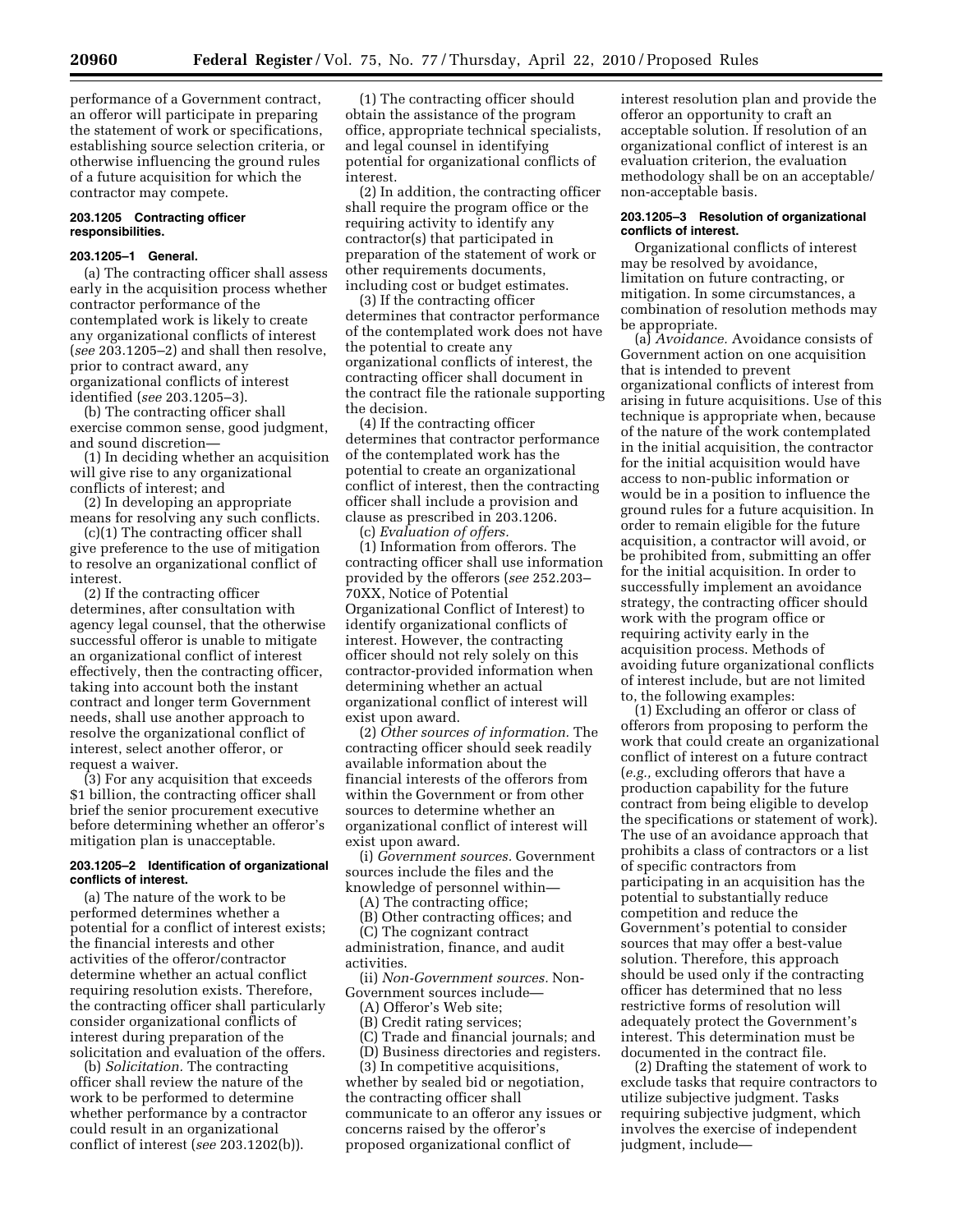(i) Making recommendations; (ii) Providing analysis, evaluation, planning, or studies; and

(iii) Preparing statements of work or other requirements and solicitation documents.

(3) Structuring the contract requirements so that contractors can perform the work without access to nonpublic information to the extent feasible.

(b) *Limitation on future contracting (neutralization).* 

(1) A limitation on future contracting allows a contractor to perform on the instant contract but precludes the contractor from submitting offers for future contracts where the contractor could obtain an unfair advantage in competing for award. The limitation on future contracting effectively neutralizes the organizational conflict of interest.

(2) Limitations on future contracting shall be restricted to a fixed term of reasonable duration that is sufficient to neutralize the organizational conflict of interest. The restriction shall end on a specific date or upon the occurrence of an identifiable event.

(c) *Mitigation.* Mitigation is any action taken to minimize an organizational conflict of interest to an acceptable level. Mitigation may require Government action, contractor action, or a combination of both. A Governmentapproved mitigation plan, reflecting the actions a contractor has agreed to take to mitigate a conflict, shall be incorporated into the contract. Ways of acceptably mitigating organizational conflicts of interest include, but are not limited to, the following:

(1) *Using a firewall.* (i) A firewall by itself, without any additional mitigation actions, is appropriate to resolve only ''unfair access to non-public information'' organizational conflicts of interest (but *see* paragraph (c)(3) of this subsection).

(ii) A firewall—

(A) May include an agreement to limit reassignment of contractor employees who have access to non-public information; and

(B) May also apply to the reporting chain within a company to ensure that an employee's supervisor is not in a position to exercise inappropriate influence on another acquisition.

(2) Disseminating previously nonpublic information to all offerors. This technique involves the Government disclosing to all offerors the competitively useful, non-public information previously accessed by the conflicted contractor in order to remove the unfair competitive advantage. This technique is appropriate only to resolve ''unfair access to non-public

information'' conflicts and should be used only after the contracting officer has carefully investigated and reasonably determined the extent and type of non-public information to which the conflicted contractor had access.

(3) Requiring a subcontractor or team member that is conflict free to perform the conflicted portion of the work on the instant contract. This technique will not be effective unless it is utilized in conjunction with a firewall around the contractor or conflicted team member. This technique may be used to resolve any types of organizational conflict of interest.

### **203.1205–4 Waiver.**

(a) *Authority.* (1) The agency head may waive the requirement to resolve an organizational conflict of interest in a particular acquisition only if the agency head determines that resolution of the organizational conflict of interest is either not feasible or is not in the best interest of the Government.

(2) The agency head shall not delegate this waiver authority below the head of a contracting activity.

(b) Any waiver shall–

(1) Be in writing;

(2) Cover just one contract action;

(3) Describe the extent of the conflict;

(4) Explain why it is not feasible or

not in the best interest of the

Government to resolve the

organizational conflict of interest; and (5) Be approved by the appropriate official.

(c) *Use of waivers.* 

(1) Agencies shall resolve conflicts to the extent feasible before granting a waiver for any remaining conflicts.

(2) Circumstances when waivers are appropriate include, but are not limited to, the following examples:

(i) A limited-time waiver is necessary to allow a contractor time to divest itself of conflicting businesses or contracts and the contractor agrees to stringent mitigation measures in the interim.

(ii) A waiver is necessary in order for the agency to obtain a particular expertise.

(3) Waivers shall not be used in competitive acquisitions unless the solicitation specifically informs offerors that the Government reserves the right to waive the requirement to resolve organizational conflicts of interest (*see*  252.203–70XX(h)).

(4) The contracting officer shall include the waiver request and decision in the contract file.

#### **203.1205–5 Award.**

(a) Before withholding award from the apparent successful offeror based on conflict of interest considerations, the contracting officer shall(1) Notify the contractor in writing;

(2) Provide the reasons therefor; and (3) Allow the contractor a reasonable opportunity to respond.

(b) Except as provided in paragraphs (c) and (d), the contracting officer shall award the contract to the apparent successful offeror only if all organizational conflicts of interest are resolved.

(c) If the contracting officer finds that it is in the best interest of the United States to award the contract notwithstanding a conflict of interest, a request for waiver shall be submitted in accordance with 203.1205–4.

(d)(1) For task or delivery order contracts, it may not be possible for the contracting officer to identify all organizational conflict of interest issues at the time of award of the task or delivery order contract. To the extent an organizational conflict of interest can be identified at the time of task or delivery order contract award, the contracting officer shall include a resolution plan (mitigation plan or limitation on future contracting) in the basic contract.

(2) The contracting officer shall consider organizational conflicts of interest at the time of issuance of each order. If a resolution plan is in the basic task or delivery order contract at the time of its award, the contracting officer may need to appropriately tailor the resolution when issuing an order. For example, appropriate tailoring could include—

(i) Establishment of a reasonable time limitation on future contracting;

(ii) Description of the arrangement where a team member without the conflict performs the effort;

(iii) Description of the nature of the limitation on reassignments of a firewall; or

(iv) Identification of the resolution method most appropriate for the order;

(3) For multiple-award task or delivery order contracts against which other agencies may place orders and for GSA Schedules, the contracting officer for the ordering agency may determine that an organizational conflict of interest precludes award of an order unless a Government-approved mitigation plan is incorporated into the order. The contracting officer placing the order is responsible for administering the plan.

#### **203.1206 Solicitation provision and contract clauses.**

(a) The contracting officer shall include a solicitation provision substantially the same as 252.203– 70XX, Notice of Potential Organizational Conflict of Interest, upon determining that contractor performance of the work may give rise to organizational conflicts of interest.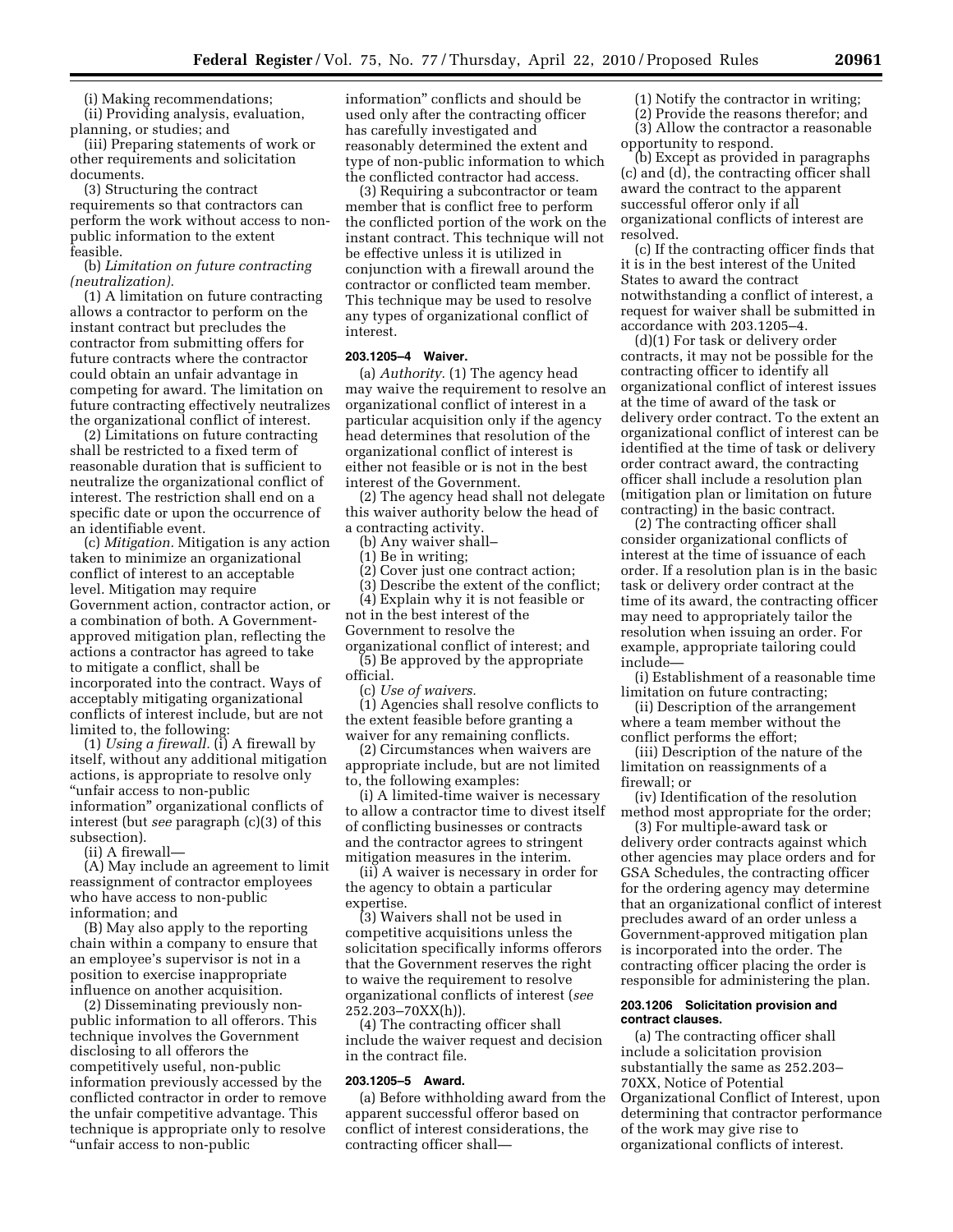(1) The contracting officer should fill in paragraph (c) of the provision when the Government has taken action prior to release of the solicitation to address or resolve potential organizational conflicts of interest.

(2) If the contracting officer has decided on an approach for resolving organizational conflicts of interest prior to release of the solicitation, the contracting officer may include information regarding the type of resolution the contracting officer believes will be necessary to resolve the conflict. For example, the contracting officer may determine in advance that a limitation on future contracting is the most appropriate method for resolving the conflicts.

(3) The representation in this provision is not in the Online Representations and Certifications Application (ORCA) database.

(b)(1) The contracting officer shall include in solicitations and contracts a clause substantially the same as 252.203–70YY, Resolution of Organizational Conflicts of Interest, when the contract may involve an organizational conflict of interest that can be resolved by an acceptable contractor-submitted mitigation plan prior to contract award.

(2) The contracting officer shall consider whether the mitigation plan should include a limitation on reassignments of personnel with unfair access to non-public information. The contracting officer and the contractor shall agree upon a reasonable period of time for the restriction on reassignments. In the case of access to non-public pre-solicitation information, a reasonable period of time is after contract award and expiration of the protest period.

(c) The contracting officer shall include in solicitations and contracts a clause substantially the same as 252.203–70YZ, Limitation on Future Contracting, when the resolution of the organizational conflict of interest will involve a limitation on future contracting.

(1) The contracting officer shall fill in the nature of the limitation on future contractor activities in paragraph (b) of the clause.

(2) The contracting officer may modify the duration of the limitation, but the duration shall be sufficient to neutralize any unfair competitive advantage or potential bias.

(d) The contracting officer shall include in solicitations and contracts a clause substantially the same as 252.203–70ZZ, Disclosure of Organizational Conflict of Interest after Contract Award, when the solicitation

includes the provision 252.203–70XX, Notice of Potential Organizational Conflict of Interest.

#### **203.1270 Implementation of section 207 of the Weapons System Acquisition Reform Act of 2009 (Pub. L. 111–23).**

### **203.1270–1 Definitions.**

As used in this section— *Lead system integrator* is defined in the clause at 252.209–7007, Prohibited Financial Interests for Lead System Integrators.

*Major defense acquisition program* is defined in 10 U.S.C. 2430.

*Major subcontractor* is defined in the clause at 52.203–70WW, Organizational Conflict of Interest—Major Defense Acquisition Program.

*Systems engineering* means a combination of substantially all of the following activities:

(1) Determining specifications.

(2) Identifying and resolving interface problems.

(3) Developing test requirements.

(4) Evaluating test data.

(5) Supervising design.

*Technical assistance* means a combination of substantially all of the following activities:

(1) Developing work statements.

(2) Determining parameters.

(3) Directing other contractors'

operations.

(4) Resolving technical controversies.

#### **203.1270–2 Applicability.**

This section applies to major defense acquisition programs.

#### **203.1270–3 Policy.**

(a) The Department of Defense must ensure that it obtains advice on major defense acquisition programs from sources that are objective and unbiased.

(b) Agencies shall obtain advice on systems architecture and systems engineering matters with respect to major defense acquisition programs from Federally Funded Research and Development Centers or other sources independent of the major defense acquisition program contractor.

#### **203.1270–4 Lead system integrators.**

For limitations on contractors acting as lead systems integrators, *see* 209.570.

#### **203.1270–5 Identification of organizational conflicts of interest.**

(a) When evaluating organizational conflicts of interest for major defense acquisition programs, contracting officers shall consider—

(1) The ownership of business units performing systems engineering and technical assistance, professional services, or management support

services to a major defense acquisition program by a contractor who simultaneously owns a business unit competing to perform as—

(i) The prime contractor for the same major defense acquisition program; or

(ii) The supplier of a major subsystem or component for the same major defense acquisition program;

(2) The proposed award of a major subsystem by a prime contractor to business units or other affiliates of the same parent corporate entity, particularly the award of a subcontract for software integration or the development of a proprietary software system architecture; and

(3) The performance by, or assistance of, contractors in technical evaluation.

(b) *See* PGI 203.1270–5 for examples of organizational conflicts of interest that can arise in contracts for lead system integrators and the other specific areas of concern identified in paragraph (a) of this section.

### **203.1270–6 Systems engineering and technical assistance contracts.**

(a) Except as provided in paragraph (b) of this subsection, a contract for the performance of systems engineering and technical assistance for a major defense acquisition program shall prohibit the contractor or any affiliate of the contractor from participating as a contractor or major subcontractor in the development or construction of a weapon system under such program.

(b) Paragraph (a) of this subsection does not apply if the contracting officer determines that—

(1) The performance is design and development work in accordance with FAR 9.505–2(a)(3), FAR 9.505–2(b)(3), or preparation of work statements in accordance with FAR 9.505–2(b)(1)(ii); or

(2) The contractor is highly qualified with domain experience and expertise and the organizational conflict of interest will be adequately resolved in accordance with 203.1205–3.

#### **203.1270–7 Solicitation provision and contract clause.**

In addition to the provisions and clause required by 203.1206—

(a) Use the provision at 252.203– 70VV, Notification of Prohibition Relating to Organizational Conflict of Interest—Major Defense Acquisition Program, if the solicitation includes the clause 252.203–70WW, Organizational Conflict of Interest—Major Defense Acquisition Program; and

(b) Use the clause at 252.203–70WW, Organizational Conflict of Interest— Major Defense Acquisition Program, in solicitations and contracts for systems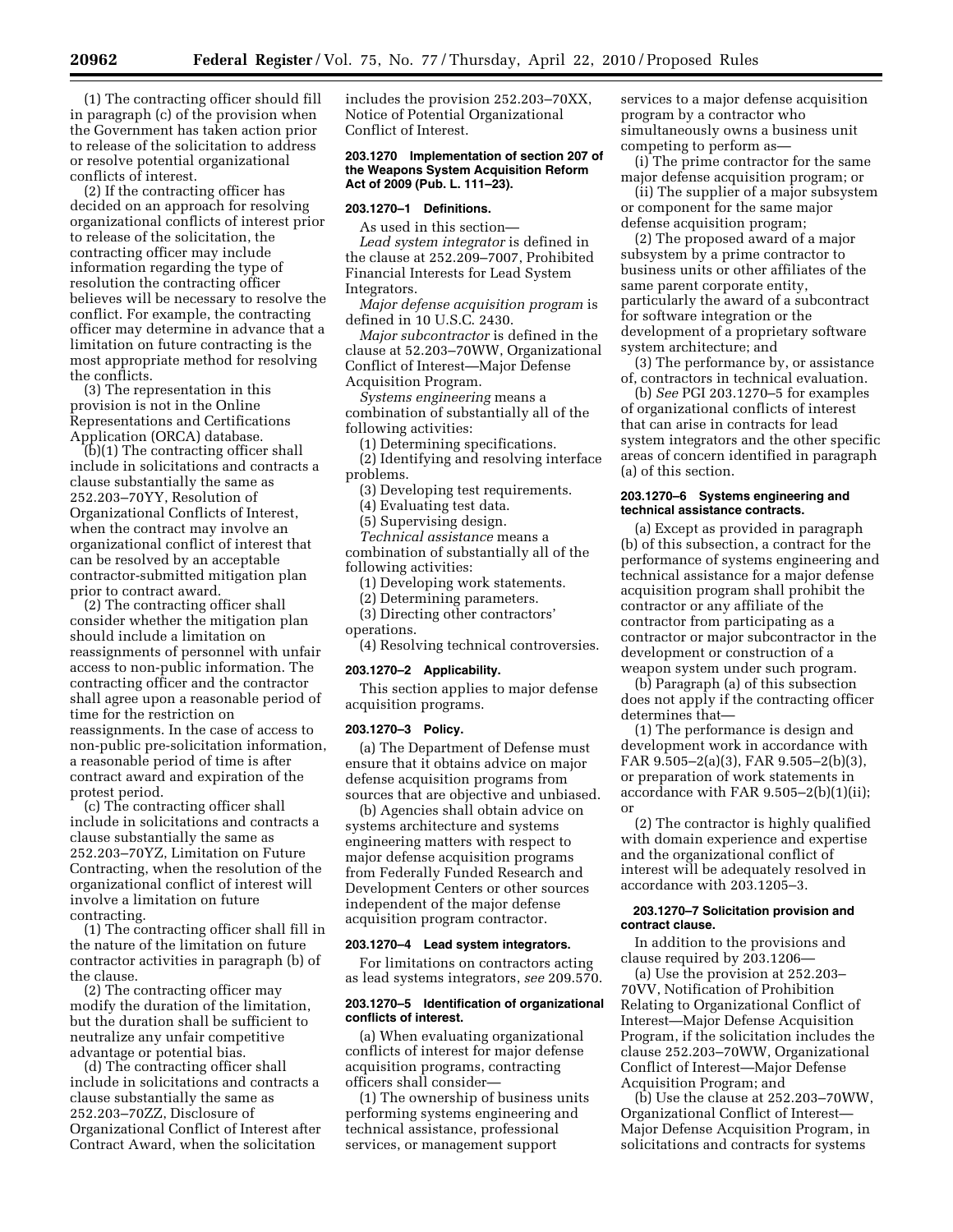engineering and technical assistance for major defense acquisition programs, unless the contracting officer has determined that an exception at 203.1270–6(b) applies that does not require an Organizational Conflict of Interest Mitigation Plan.

### **PART 212—ACQUISITION OF COMMERCIAL ITEMS**

5. Section 212.301 is amended by adding paragraph (f)(xiv) to read as follows:

#### **212.301 Solicitation provisions and contract clauses for the acquisition of commercial items.**

- \* \* \* \* \*
- (f) \* \* \*

(xiv) Except when acquiring commercially available off-the-shelf items, the contracting officer shall use the provision and clauses relating to Organizational Conflicts of Interest as prescribed at 203.1206 and 203.1270–7, when applicable. The representation in this provision is not in the Online Representations and Certifications Application (ORCA) database.

### **PART 252—SOLICITATION PROVISIONS AND CONTRACT CLAUSES**

6. Sections 252.203–70VV through 252.203–70ZZ are added to read as follows:

#### **252.203–70VV Notice of Prohibition Relating to Organizational Conflict of Interest—Major Defense Acquisition Program.**

As prescribed in 203.1270–7(a), use the following provision:

### **Notice of Prohibition Relating to Organizational Conflict of Interest— Major Defense Acquisition Program (DATE)**

(a) *Definitions. Major subcontractor* is defined in the clause at 52.201–WW, Organizational Conflict of Interest—Major Defense Acquisition Program.

(b) This solicitation is for the performance of systems engineering and technical assistance for a major defense acquisition program.

(c) *Prohibition.* As required by paragraph (b)(3) of section 207 of the Weapons System Acquisition Reform Act of 2009 (Pub. L. 111– 23), if awarded the contract, the contractor or any affiliate of the contractor is prohibited from participating as a prime contractor or a major subcontractor in the development or construction of a weapon system under the major defense acquisition program, unless the offeror submits, and the Government approves, an Organizational Conflict of Interest Mitigation Plan.

(d) *Request for an exception.* If the offeror requests an exception to the prohibition of paragraph (c) of this provision, then the

offeror shall submit an Organizational Conflict of Interest Mitigation Plan with its offer for evaluation. If the plan is acceptable, it will be incorporated into the resultant contract and paragraph (d) of the clause at 252.203–70WW will become applicable.

(End of provision)

#### **252.203–70WW Organizational Conflict of Interest—Major Defense Acquisition Program.**

As prescribed in 203.1270–7(b), use the following clause:

### **Organizational Conflict of Interest— Major Defense Acquisition Program (DATE)**

(a) *Definition. Major subcontractor,* as used in this clause, means a subcontractor that is awarded subcontracts totaling more than 10 percent of the value of the contract under which the subcontracts are awarded.

(b) This contract is for the performance of systems engineering and technical assistance for a major defense acquisition program.

(c) *Prohibition.* Except as provided in paragraph (d) of this clause, as required by paragraph (b)(3) of section 207 of the Weapons System Acquisition Reform Act of 2009 (Pub. L. 111–23), the Contractor or any affiliate of the Contractor is prohibited from participating as a prime contractor or major subcontractor in the development or construction of a weapon system under the major defense acquisition program.

(d) *Organizational Conflict of Interest Mitigation Plan.* If the Contractor submitted an acceptable Organizational Conflict of Interest Mitigation Plan that has been incorporated into this contract, then paragraph (c) of this clause does not apply. The Contractor shall comply with the Organizational Conflict of Interest Mitigation Plan. Compliance with the Organizational Conflict of Interest Mitigation Plan is a material requirement of the contract. Failure to comply may result in the Contractor or any affiliate of the Contractor being prohibited from participating as a contractor or major subcontractor in the development or construction of a weapon system under the program, in addition to any other remedies available to the Government for noncompliance with a material requirement of a contract.

(End of clause)

#### **252.203–70XX Notice of Potential Organizational Conflict of Interest.**

As prescribed in 203.1206(a), insert a provision substantially the same as the following:

### **Notice of Potential Organizational Conflict of Interest (DATE)**

(a) *Definitions.* As used in this provision— *Organizational conflict of interest* means a situation in which, with reference to a particular acquisition—

(1) An offeror, or any of its prospective subcontractors, by virtue of its past or present performance of another Government contract, grant, cooperative agreement, or other transaction—

(i) Had access to non-public information that may provide it an unfair advantage in competing for some or all of the proposed effort; or

(ii) Was in a position to set the ground rules, and thereby affect the competition, for the proposed acquisition; or

(2) The contract awardee or any of its subcontractors—

(i) Will have access to non-public information that may provide it an unfair competitive advantage in a later competition for a Government contract;

(ii) May, from the perspective of a reasonable person with knowledge of the relevant facts, be unable to render impartial advice or judgments to the Government; or

(iii) Will be in a position to influence a future competition, whether intentionally or not, in its own favor.

*Resolve* means to implement an acquisition approach that will enable the Government to acquire the required goods or services while adequately addressing any organizational conflict of interest.

(b) *Notice.* The Contracting Officer has determined that the nature of the work to be performed in the contract resulting from this solicitation is such that it may give rise to organizational conflicts of interest (*see*  subpart 203.12, Organizational Conflicts of Interest).

(c) *Action already taken by Government to resolve organizational conflict of interest.* 

*Contracting*<br>*Officer to describe the steps the Government has taken to resolve the conflict(s) of interest, if any.*]

(d) *Pre-proposal requirement.* Applying the principles of FAR subpart 203.12, the offeror shall assess whether there is an organizational conflict of interest associated with the offer it plans to submit. Before preparing its offer, the offeror should inform the Contracting Officer of any potential conflicts of interest, including those involving contracts, grants, cooperative agreements, or other transactions with other Government organizations, in order that the Government may assess whether the conflicts will require resolution.

(e) *Proposal requirements.* (1) The offeror shall—

(i)(A) Disclose all relevant information regarding any organizational conflicts of interest; or

(B) Represent, to the best of its knowledge and belief, that there will be no organizational conflict of interest; and

(ii) Describe any other work performed on contracts, subcontracts, grants, cooperative agreements, or other transactions within the past five years that is associated with the offer it plans to submit.

(2)  $T_0$  the extent that either the offeror or the Government identifies any organizational conflicts of interest, the offeror shall explain the actions it intends to use to resolve such conflicts, *e.g.,* by submitting a mitigation plan and/or accepting a limitation on future contracting.

(3) If the offeror's proposed action to resolve an organizational conflict of interest is not acceptable, the Contracting Officer will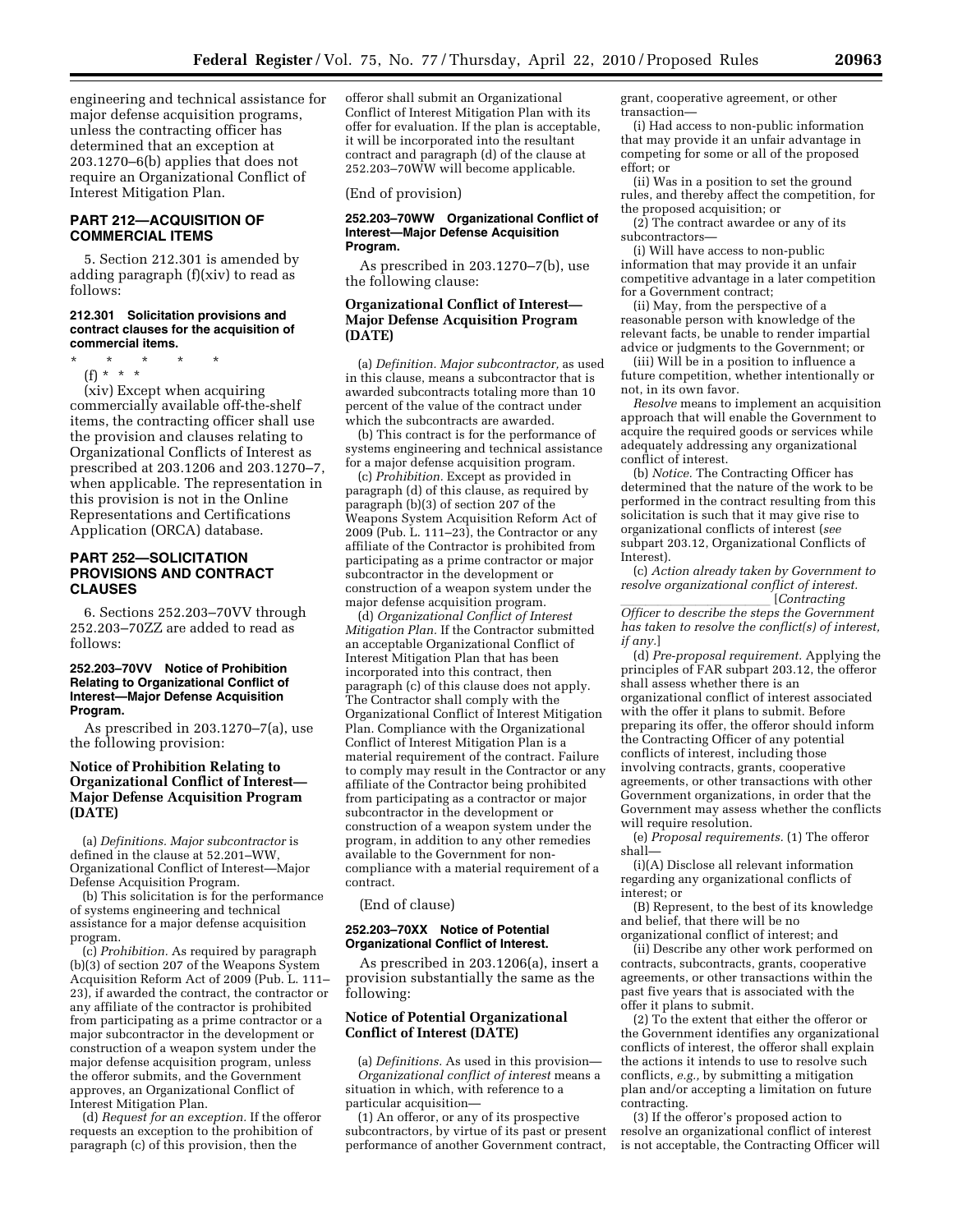notify the offeror in writing, providing the reasons why the proposed resolution is not considered acceptable and allowing the offeror a reasonable opportunity to respond before making a final decision on the organizational conflict of interest.

(4) The Contracting Officer has the sole authority to determine whether an organizational conflict of interest exists and to determine whether the organizational conflict of interest has been adequately resolved.

(f) *Resultant contract.* (1) If the offeror submits an organizational conflict of interest mitigation plan that the Contracting Officer approves, the resultant contract will include the Government-approved Mitigation Plan and a clause substantially the same as 252.203–70YY, Resolution of Organizational Conflicts of Interest.

(2) If the resolution of the organizational conflict of interest involves a limitation on future contracting, the resultant contract will include a clause substantially the same as 252.203–70YZ, Limitation on Future Contracting.

(g) *Termination for default.* If the successful offeror was aware, or should have been aware, of an organizational conflict of interest before award of this contract and did not fully disclose that conflict to the Contracting Officer, the Government may terminate the contract for default.

(h) *Waiver.* The agency reserves the right to waive the requirement to resolve any organizational conflict of interest.

#### (End of provision)

### **252.203–70YY Resolution of Organizational Conflicts of Interest.**

As prescribed in 203.1206(b)(1), insert a clause substantially the same as the following:

### **Resolution of Organizational Conflicts of Interest (DATE)**

(a) *Definitions.* As used in this clause— *Contractor* means a party to a Government contract other than the Government and includes the total contractor organization, including not only the business unit or segment that signs the contract. It also includes all subsidiaries and affiliates.

*Organizational conflict of interest* means a situation in which, with reference to a particular acquisition—

(1) An offeror, or any of its prospective subcontractors, by virtue of its past or present performance of another Government contract, grant, cooperative agreement, or other transaction—

(i) Had access to non-public information that may provide it an unfair advantage in competing for some or all of the proposed effort; or

(ii) Was in a position to set the ground rules, and thereby affect the competition, for the proposed acquisition; or

(2) The contract awardee or any of its subcontractors—

(i) Will have access to non-public information that may provide it an unfair competitive advantage in a later competition for a Government contract;

(ii) May, from the perspective of a reasonable person with knowledge of the relevant facts, be unable to render impartial advice or judgments to the Government; or

(iii) Will be in a position to influence a future competition, whether intentionally or not, in its own favor.

(b) *Mitigation plan.* (1) The Governmentapproved Organizational Conflict of Interest Mitigation Plan (Mitigation Plan) and its obligations are hereby incorporated in the contract by reference.

(2) The Contractor shall update the mitigation plan within 30 days of any changes to the legal construct of the organization, subcontractor changes, or significant management or ownership changes.

(c) *Changes.* Either the Contractor or the Government may propose changes to the Mitigation Plan. Such changes are subject to the mutual agreement of the parties and will become effective only upon written approval of the revised Mitigation Plan by the Contracting Officer.

(d) *Noncompliance.* (1) The Contractor shall report to the Contracting Officer any noncompliance with this clause or with the Mitigation Plan, whether by its own personnel or those of the Government or other contractors.

(2) The report shall describe the noncompliance and the actions the Contractor has taken or proposes to take to mitigate and avoid repetition of the noncompliance.

(3) After conducting such further inquiries and discussions as may be necessary, the Contracting Officer and the Contractor shall agree on appropriate corrective action, if any, or the Contracting Officer will direct corrective action, subject to the terms of this contract.

(e) *Subcontracts.* The Contractor shall include the substance of this clause, including this paragraph (e), in subcontracts where the work includes or may include tasks related to the organizational conflict of interest. The terms "Contractor" and ''Contracting Officer'' shall be appropriately modified to reflect the change in parties and to preserve the Government's rights.

(End of clause.)

#### **252.203–70YZ Limitation on Future Contracting.**

As prescribed in 203.1206(c), insert a clause substantially the same as the following:

### **Limitation on Future Contracting (DATE)**

(a) *Definitions.* 

*Contractor* means a party to a Government contract other than the Government and includes the total contractor organization, including not only the business unit or segment that signs the contract. It also includes all subsidiaries and affiliates.

(b) *Limitation*. The Contractor shall be<br>eligible to perform [Contracting] ineligible to perform \_\_\_\_\_\_\_\_\_\_ [*Contracting Officer to describe the work that the Contractor will be ineligible to perform*] for a period of three years.

(c) *Subcontracts.* The Contractor shall include the substance of this clause, including this paragraph (c), in subcontracts

where the work includes tasks which result in an organizational conflict of interest. The terms "Contractor" and "Contracting Officer" shall be appropriately modified to reflect the change in parties and to preserve the Government's rights.

#### (End of clause.)

#### **252.203–70ZZ Disclosure of Organizational Conflict of Interest after Contract Award.**

As prescribed in 203.1206(d), insert the following clause:

### **Disclosure of Organizational Conflict of Interest After Contract Award (DATE)**

(a) *Definitions.* As used in this clause— *Contractor* means a party to a Government contract other than the Government and includes the total contractor organization, including not only the business unit or segment that signs the contract. It also includes all subsidiaries and affiliates.

*Organizational conflict of interest* means a situation in which, with reference to a particular acquisition—

(1) An offeror, or any of its prospective subcontractors, by virtue of its past or present performance of another Government contract, grant, cooperative agreement, or other transaction—

(i) Had access to non-public information that may provide an unfair advantage in competing for some or all of the proposed effort; or

(ii) Was in a position to set the ground rules, and thereby affect the competition, for the proposed acquisition; or

(2) The contract awardee or any of its subcontractors—

(i) Will have access to non-public information that may provide it an unfair competitive advantage in a later competition for a Government contract;

(ii) May, from the perspective of a reasonable person with knowledge of the relevant facts, be unable to render impartial advice or judgments to the Government; or

(iii) Will be in a position to influence a future competition, whether intentionally or not, in its own favor.

*Resolve* means to implement an acquisition approach that will enable the Government to acquire the required goods or services—while adequately addressing any organizational conflict of interest.

(b) If the Contractor identifies an organizational conflict of interest that has not already been adequately resolved and for which a waiver has not been granted, the Contractor shall make a prompt and full disclosure in writing to the Contracting Officer. Organizational conflicts of interest that arise during the performance of the contract, as well as newly discovered conflicts that existed before contract award, shall be disclosed. This disclosure shall include a description of—

(1) The organizational conflict of interest; and

(2) Actions to resolve the conflict that— (i) The Contractor has taken or proposes to take, or

(ii) The Contractor recommends that the Government take.